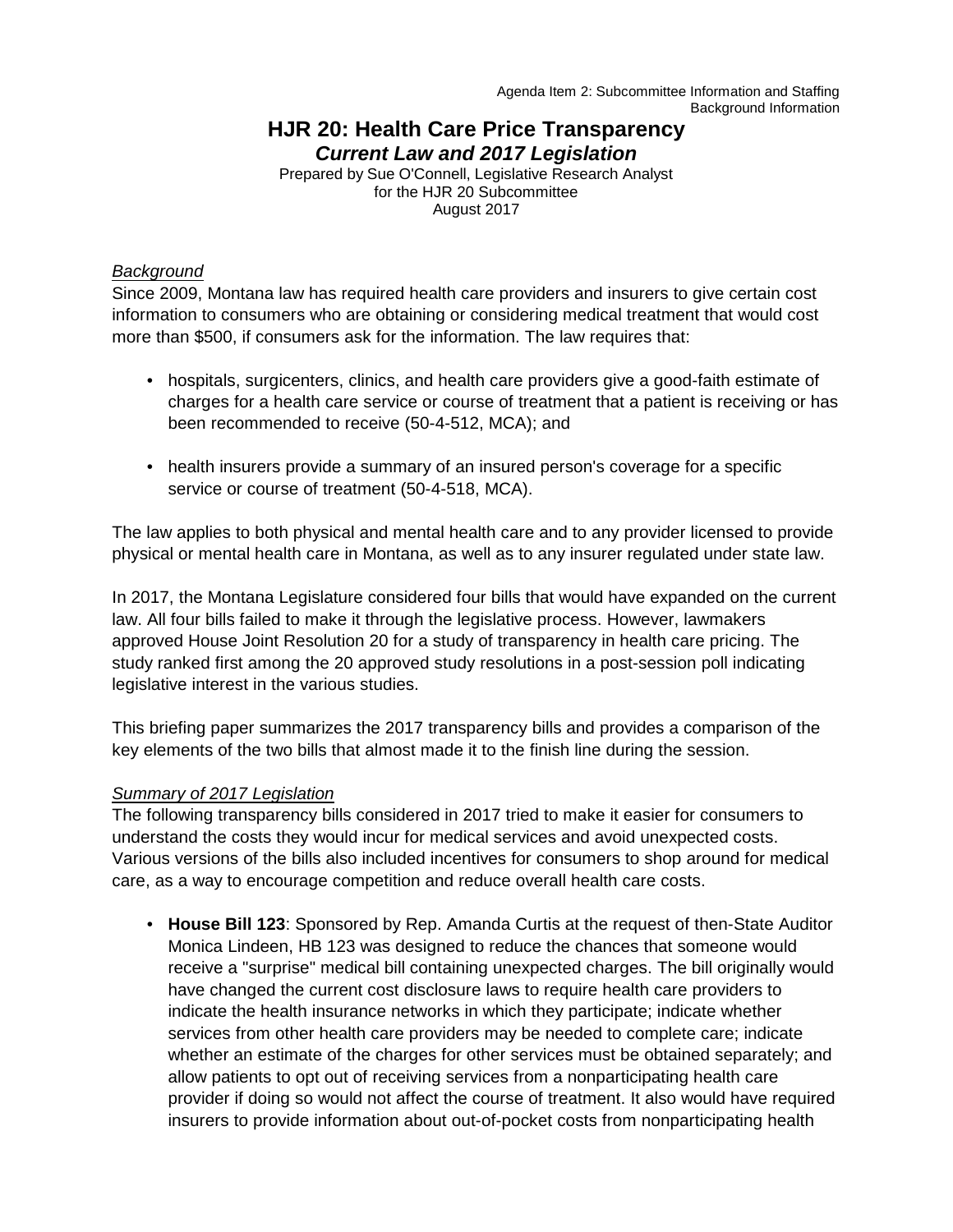care providers; inform patients of their right to opt out of receiving services from a nonparticipating provider; and provide a list of participating providers located within a reasonable distance.

The bill was amended throughout the process and died when a conference committee's work on the bill was not accepted by the Senate. The final version of the bill included many of the provisions contained in Senate Bill 96.

• **House Bill 400**: Sponsored by Rep. Greg Hertz, this bill would have required providers to disclose more information about the costs of the health care services they offer. The bill called for health care providers and facilities to make their chargemaster or another list of billed charges available for each health care service they offer. Providers also were to indicate the network status of the provider for the patient' s health plan, if known, and say whether the services of other providers may be necessary. A provider or facility that failed to disclose the information would have been unable to collect on any amounts owed by the patient or take any action that might affect the patient's credit rating.

The bill was tabled in the Senate Public Health, Welfare, and Safety Committee.

• **Senate Bill 96**: Sponsored by Sen. Cary Smith, SB 96 expanded on the disclosure requirements for both health care providers and insurers by adding provisions related to out-of-pocket costs. It also required insurers to establish websites where insured individuals could get information on the payments that the insurers would make to innetwork providers for certain services that were considered "shoppable." Insurers were to offer cash or other incentives to people who chose to receive shoppable services from providers who charged less than the average price paid by the insurer for the service. Consumers could have filed complaints with the Department of Justice if they believed a health care provider had failed to provide a good-faith estimate; providers could not have tried to collect any disputed amounts until the complaint was resolved.

The bill was tabled in the House Human Services Committee, but key elements were amended into HB 123.

• **Senate Bill 362**: Sponsored by Sen. Ed Buttrey, this bill expanded on the disclosure requirements for health care providers, including network status and whether services may be needed from other providers. A provider who failed to disclose the information could have faced financial penalties. The bill also required insurers to create transparency tools that would allow insured individuals to find out their out-of-pocket costs and potential costs of out-of-network services, along with quality ratings or measures for providers offering the health care service. The bill originally required insurers to offer a cash or other type of incentive to people who chose lower-cost health services of acceptable quality. However, that requirement was removed from the final version of the bill.

The bill passed the Legislature but was vetoed by the governor.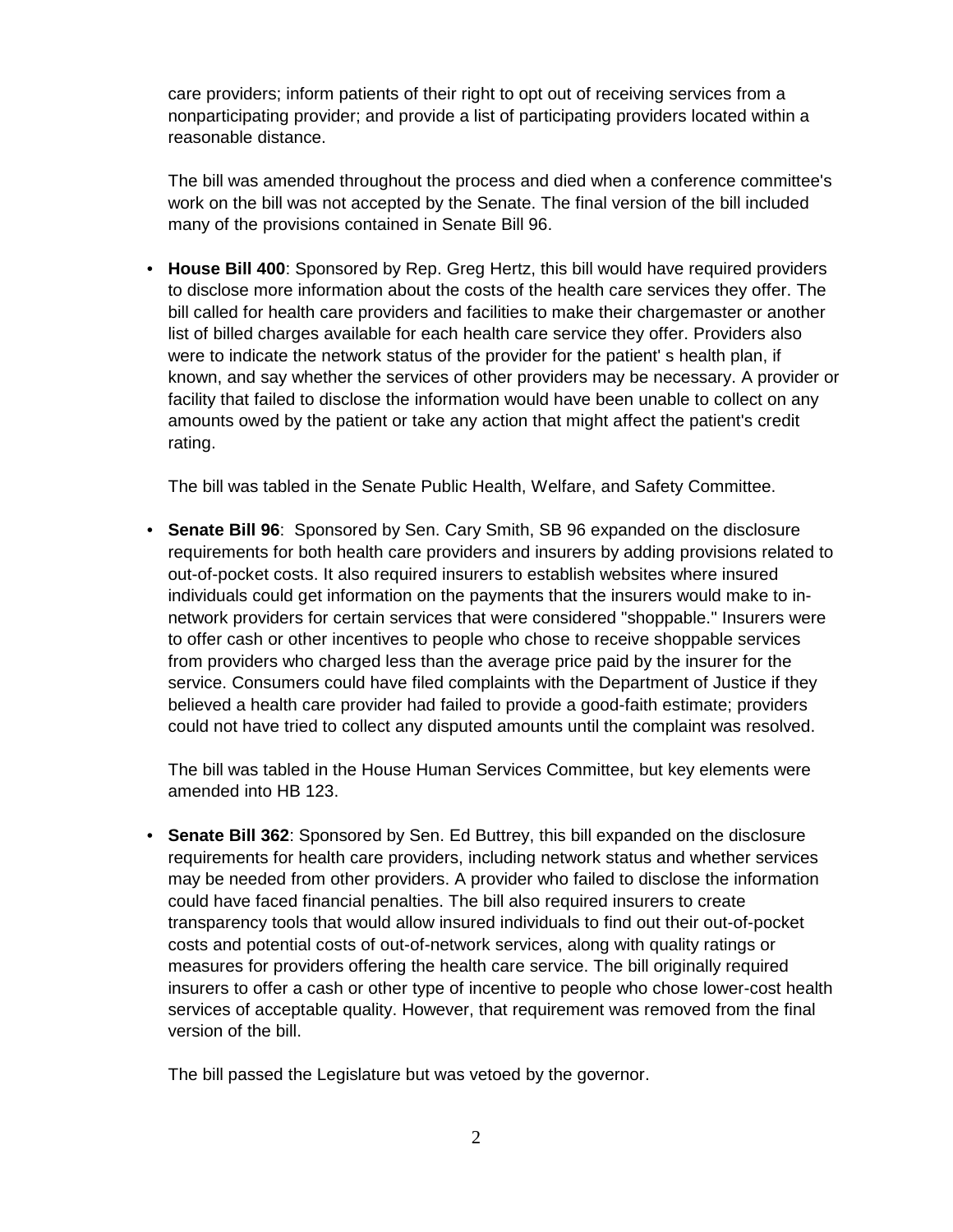# **KEY ELEMENTS OF HB 123 AND SB 362**

Of the four transparency bills, House Bill 123 and Senate Bill 362 made it the farthest through the legislative process. HB 123 failed late in the process when a conference committee report was not accepted. SB 362 passed the Legislature but was vetoed by the governor.

The tables below show how the two bills were similar to and differed from each other in terms of their requirements for health care provider and insurer disclosure, online transparency tools, and incentive programs for shopping for health care services.

### **Provider Disclosure**

| <b>Provision</b>                       | <b>HB 123</b>                                                          | <b>SB 362</b>                                                                                                                                                             |
|----------------------------------------|------------------------------------------------------------------------|---------------------------------------------------------------------------------------------------------------------------------------------------------------------------|
| <b>Dollar Threshold for Disclosure</b> | \$500                                                                  | \$250<br>$\bullet$                                                                                                                                                        |
| <b>Timeline for Disclosure</b>         | Within 5 business days of request                                      | After receiving all necessary information, within:<br>$\bullet$<br>> 5 business days if provider has more than 5 FTE<br>▶ 10 business days if provider has 5 or fewer FTE |
| Information Required to Be             | Network status of provider, if known<br>$\bullet$                      | Network status of provider, if known<br>$\bullet$                                                                                                                         |
| <b>Disclosed</b>                       | Whether other services may be required<br>$\bullet$                    | Whether other services may be needed, if known<br>$\bullet$                                                                                                               |
|                                        | Cost of those services must be obtained<br>$\bullet$                   | Cost of those services must be obtained separately<br>$\bullet$                                                                                                           |
|                                        | separately                                                             | Uninsured consumers must be told about:<br>$\bullet$                                                                                                                      |
|                                        | Patients must be informed they can opt out of<br>$\bullet$<br>services | $\triangleright$ any financial assistance the provider can offer<br>$\triangleright$ any available websites that have cost info                                           |
| <b>Health Care Providers Included</b>  | Individuals: Any licensed health care provider<br>$\bullet$            | Individuals: Physicians or any licensed health care<br>$\bullet$                                                                                                          |
|                                        | Facilities: Hospitals, surgicenters, and clinics<br>$\bullet$          | provider working for a covered facility                                                                                                                                   |
|                                        |                                                                        | Facilities: Hospitals, surgicenters, and clinics<br>$\bullet$                                                                                                             |
| Exemptions                             | <b>Emergency treatment</b><br>٠                                        | <b>Emergency treatment</b><br>$\bullet$                                                                                                                                   |
| Definitions that Differed              | Billed charge<br>٠                                                     | Estimate of total charges<br>$\bullet$                                                                                                                                    |
| Penalty for Failure to Comply          | Consumer protection complaint filed with<br>$\bullet$                  | Complaint filed with Department of Public Health<br>$\bullet$                                                                                                             |
|                                        | Department of Justice                                                  | and Human Services                                                                                                                                                        |
|                                        |                                                                        | Maximum penalty of \$500 per occurrence<br>$\bullet$                                                                                                                      |